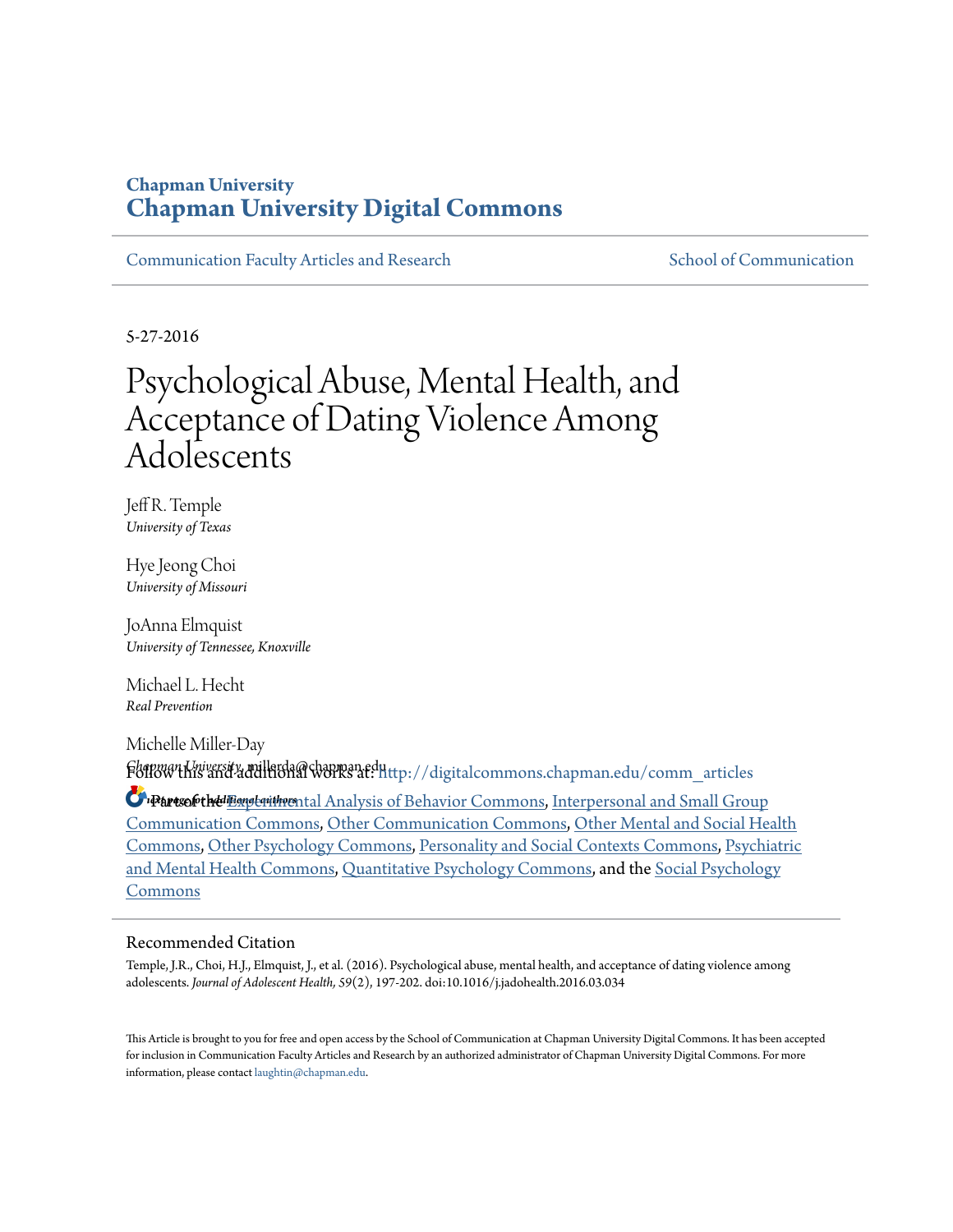# Psychological Abuse, Mental Health, and Acceptance of Dating Violence Among Adolescents

# **Comments**

NOTICE: this is the author's version of a work that was accepted for publication in *Journal of Adolescent Health*. Changes resulting from the publishing process, such as peer review, editing, corrections, structural formatting, and other quality control mechanisms may not be reflected in this document. Changes may have been made to this work since it was submitted for publication. A definitive version was subsequently published in *Journal of Adolescent Health*, volume 59, issue 2, in 2016. [DOI: 10.1016/j.jadohealth.2016.03.034](http://dx.doi.org/10.1016/j.jadohealth.2016.03.034)

The Creative Commons license below applies only to this version of the article.

# **Creative Commons License**  $\bigcirc$   $\circ$

This work is licensed under a [Creative Commons Attribution-Noncommercial-No Derivative Works 4.0](http://creativecommons.org/licenses/by-nc-nd/4.0/) [License.](http://creativecommons.org/licenses/by-nc-nd/4.0/)

# **Copyright**

Society for Adolescent Health and Medicine

## **Authors**

Jeff R. Temple, Hye Jeong Choi, JoAnna Elmquist, Michael L. Hecht, Michelle Miller-Day, Gregory L. Stuart, Meagan Brem, and Caitlin Wolford-Clevenger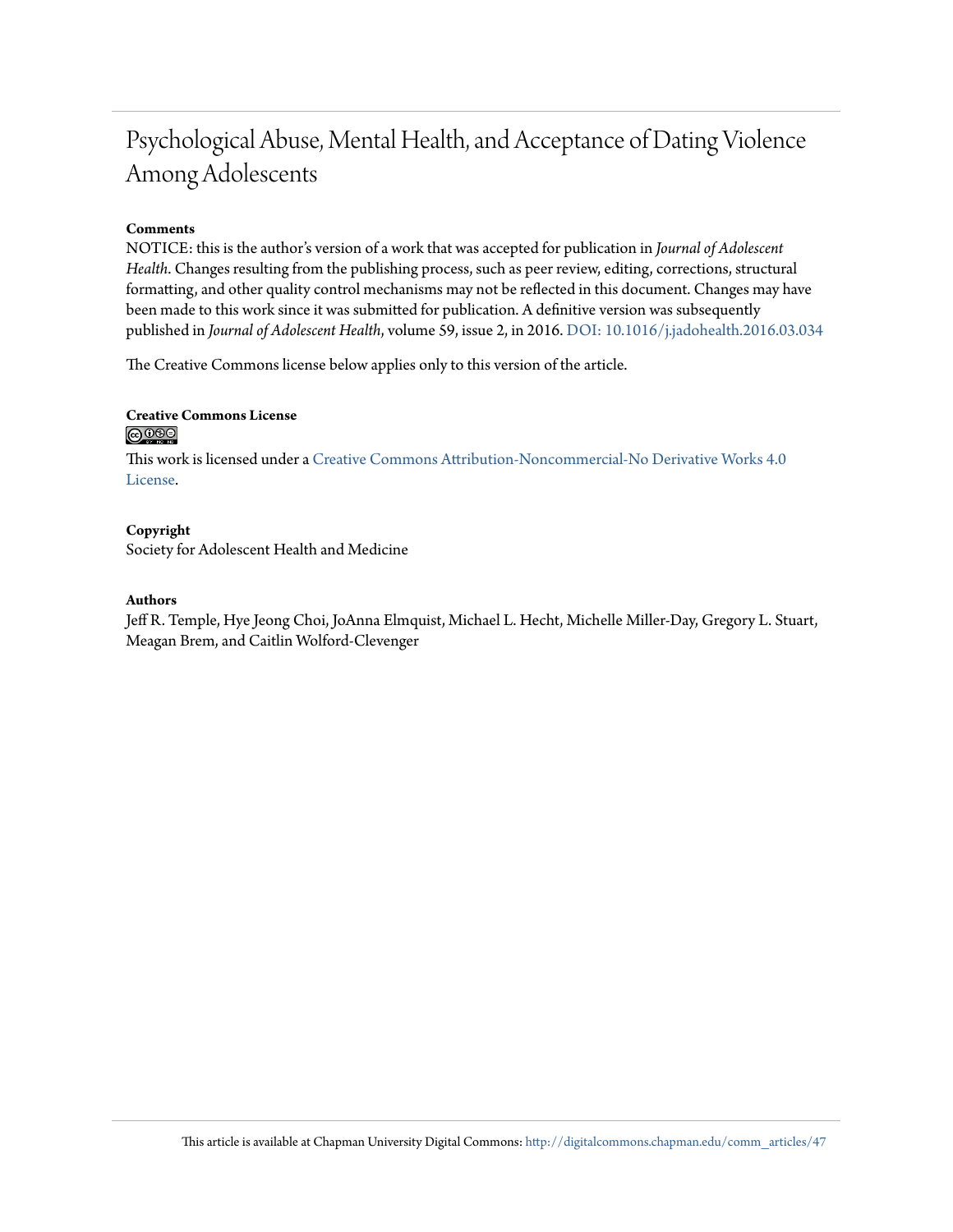

# **HHS Public Access**

Author manuscript J Adolesc Health. Author manuscript; available in PMC 2017 August 01.

Published in final edited form as:

J Adolesc Health. 2016 August ; 59(2): 197–202. doi:10.1016/j.jadohealth.2016.03.034.

# **Psychological abuse, mental health, and acceptance of dating violence among adolescents**

**Jeff R. Temple, PhD**1,\* , **Hye Jeong Choi, PhD**2, **JoAnna Elmquist, MA**3, **Michael Hecht, PhD**4, **Michelle Miller-Day, PhD**5, **Gregory L. Stuart, PhD**3, **Meagan Brem, MA**3, and **Caitlin Wolford-Clevenger, MA**<sup>3</sup>

<sup>1</sup>University of Texas Medical Branch; Dept. of Ob/Gyn; 301 University Blvd; Galveston, TX 77555-0587

<sup>2</sup>University of Missouri; Dept. of Communication; 108 Switzler Hall; Columbia, MO 65211

<sup>3</sup>University of Tennessee; Dept. of Psychology; 204 Austin Peay Bldg; Knoxville TN 37996

<sup>4</sup>Real Prevention; Gilette, NJ

<sup>5</sup>Chapman University; Dept. of Communication Studies; 1 University Dr; Orange, CA 92866

# **Abstract**

**Purpose—**Existing literature indicates that acceptance of dating violence is a significant and robust risk factor for psychological dating abuse perpetration. Past work also indicates a significant relationship between psychological dating abuse perpetration and poor mental health. However, no known research has examined the relationship between acceptance of dating violence, perpetration of dating abuse, and mental health. In addition to exploring this complex relationship, the current study examines whether psychological abuse perpetration mediates the relationship between acceptance of dating violence and mental health (i.e., internalizing symptoms of depression, anxiety, and hostility).

 **Methods—**Three waves of longitudinal data were obtained from 1,042 ethnically diverse high school students in Texas. Participants completed assessments of psychological dating abuse perpetration, acceptance of dating violence, and internalizing symptoms (hostility, and symptoms of anxiety and depression).

 **Results—**As predicted, results indicated that perpetration of psychological abuse was significantly associated with acceptance of dating violence and all internalizing symptoms. Furthermore, psychological abuse mediated the relationship between acceptance of dating violence and internalizing symptoms.

**Conflicts:** The authors have no conflicts to report

<sup>\*</sup>**Corresponding author:** Jeff R. Temple, PhD, Associate Professor and Psychologist, Director, Behavioral Health and Research, Department of Ob/Gyn, 301 University Blvd., Galveston, TX 77555-0587, O 409.747.8560; F 409.747.5129, jetemple@utmb.edu.

**Publisher's Disclaimer:** This is a PDF file of an unedited manuscript that has been accepted for publication. As a service to our customers we are providing this early version of the manuscript. The manuscript will undergo copyediting, typesetting, and review of the resulting proof before it is published in its final citable form. Please note that during the production process errors may be discovered which could affect the content, and all legal disclaimers that apply to the journal pertain.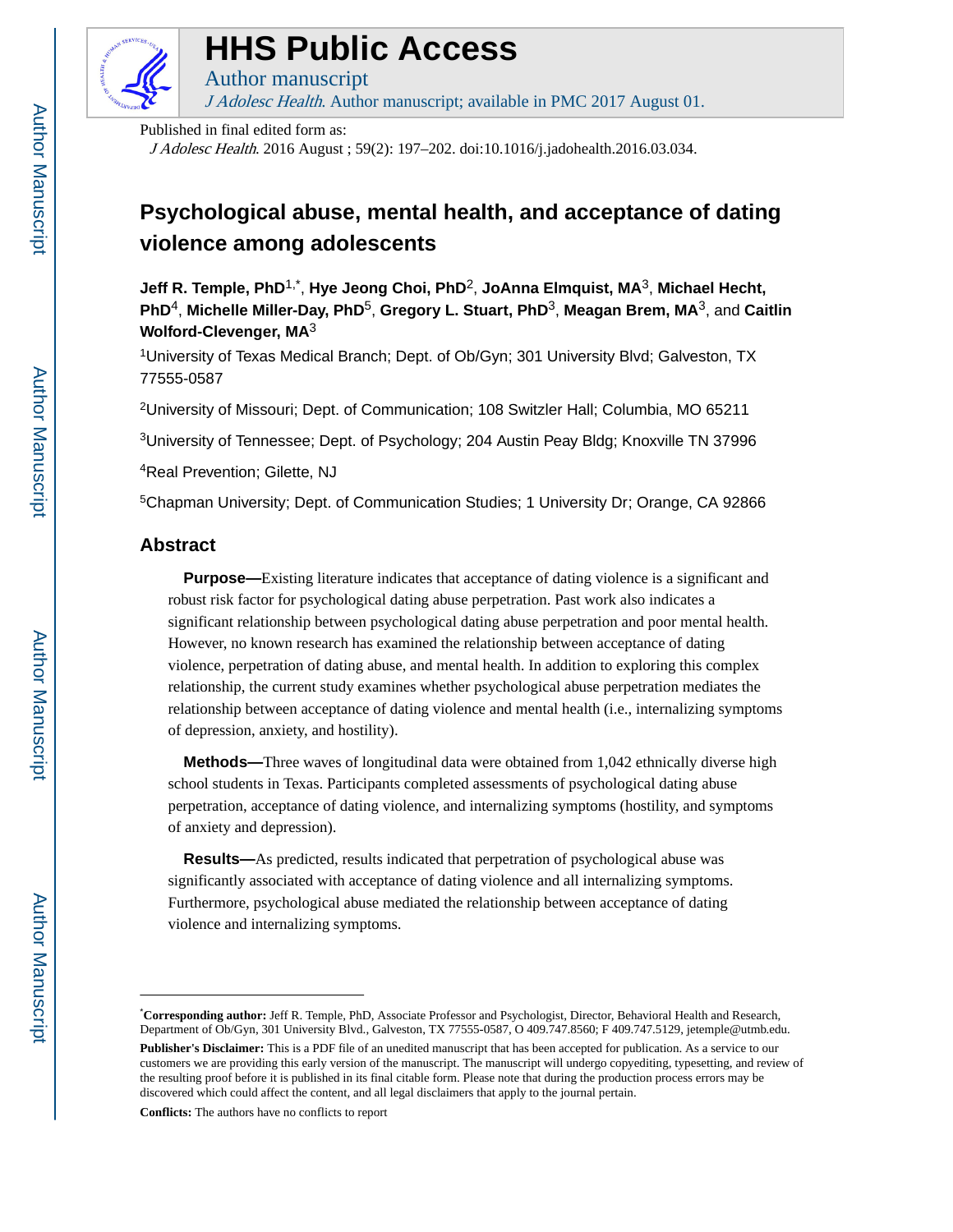**Conclusions—**Findings from the current study suggest that acceptance of dating violence is an important target for the prevention of dating violence and related emotional distress.

 **Implications and Contribution—**Study findings indicate that perpetration of psychological abuse is significantly associated with acceptance of dating violence and select mental health variables (i.e., anxiety, depression, hostility). Moreover, psychological abuse perpetration mediated the relationship between acceptance of dating violence and internalizing symptoms. To be effective in preventing mental health problems, interventions may benefit from targeting acceptance and perpetration of dating violence.

## **Keywords**

dating violence; psychological abuse; mental health; adolescents; acceptance; longitudinal

Teen dating violence (TDV), which includes acts of physical violence, psychological abuse, and sexual aggression occurring in the context of an adolescent romantic relationship, is a prevalent and serious problem. Of particular concern is that dating violence in adolescence may establish a maladaptive pattern of relating that persists into adulthood.<sup>1,2</sup> Extant research has estimated that TDV occurs in up to one third of adolescent relationships,  $3$  with psychological abuse being more prevalent than physical violence.<sup>4</sup> In addition, research has suggested that adolescents are more likely than adults to report mutual TDV, where both members of the couple perpetrate and are victims of violence.<sup>5,6</sup> Consequences associated with TDV are potentially severe,<sup>1</sup> including suicidality,<sup>7</sup> risky sexual behaviors,<sup>8</sup> psychological distress,<sup>4</sup> mental health symptomatology,<sup>5,6</sup> and future intimate partner violence.1,4,9

An extensive body of literature has explicated risk factors for TDV perpetration in an attempt to aid with prevention and reduce negative outcomes.<sup>9</sup> However, relatively little is known about the negative consequences of psychological abuse perpetration. Identifying negative outcomes of TDV perpetration is important, as the risk factors for and consequences of TDV are often the same. Thus, identifying and preventing these negative outcomes could ultimately reduce adolescents' future engagement in dating violence. Acceptance of dating violence and mental health are among the most commonly cited risk factors and consequences of TDV (e.g., see review by Dardis, Dixon, Edwards, & Turchik<sup>10</sup>). Thus, one potentially important relationship to examine is whether the perpetration of psychological aggression mediates the relationship between acceptance of dating violence (the risk factor) and mental health symptomatology (the outcome). Investigating psychological abuse perpetration is of particular importance as most existing research focuses on physical violence perpetration.<sup>11</sup>

# **Acceptance of Dating Violence**

Research has consistently supported a significant relationship between the acceptance and perpetration of TDV.2,12 Indeed, acceptance of dating violence is an important mediator in the relationship between known risk factors (e.g., family violence) and TDV perpetration.<sup>2,12</sup> For instance, Reyes and colleagues<sup>12</sup> found that adolescents who experienced family violence were more likely to develop attitudes accepting of dating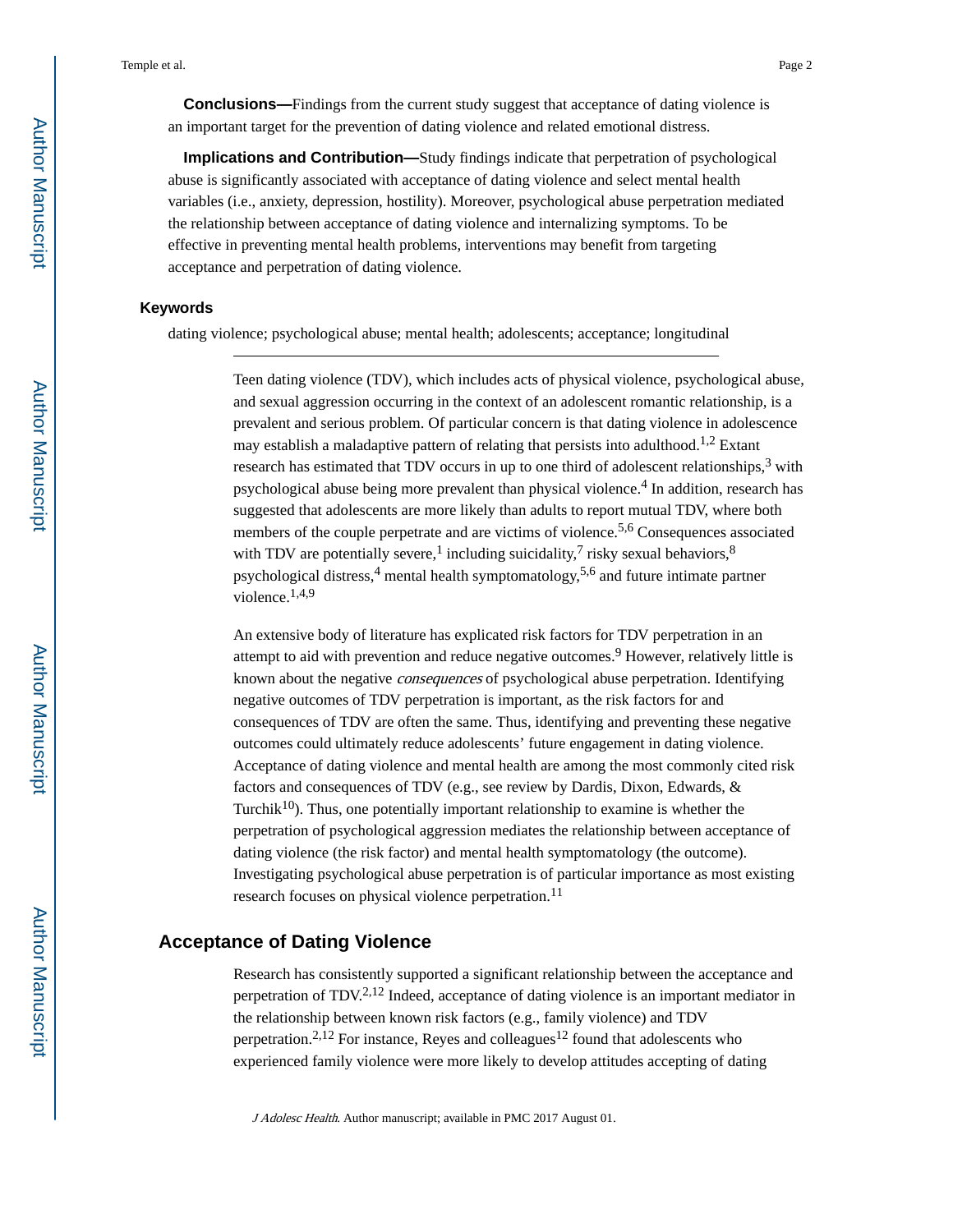violence, anger dysregulation, and depression, which ultimately led to an increased risk for perpetrating physical TDV over time. In addition, Foshee and colleagues<sup>13</sup> demonstrated that acceptance of dating violence helped explain the association between specific demographic variables, and moderate and severe physical TDV perpetration. Although this research generally focuses on physical TDV perpetration, it is likely that a significant relationship between acceptance of dating violence and perpetration of psychological abuse exists. This notion is strengthened by research demonstrating that psychological abuse often precedes and potentially contributes to physical TDV.<sup>2</sup> The current study addresses this proposed relationship.

# **Mental Health**

Mental health is a well-documented risk factor for and consequence of TDV perpetration.<sup>14</sup> Similar to research examining the relation between acceptance and perpetration of TDV, research examining the link between TDV perpetration and mental health primarily focuses on physical violence perpetration. In a recent meta-analysis, Birkley and Eckhardt<sup>15</sup> found that intimate partner violence perpetration was moderately related to hostility and internalizing symptoms (e.g., depression). Specific to TDV perpetration, research suggests that adolescents who have a history of child maltreatment, delinquency, violence, and violent crimes are more likely to have co-occurring depression and other internalizing symptoms and more likely to be physically aggressive against dating partners and peers.16 As an example, adolescents who witness their parents engage in marital violence are more likely to experience depression, and ultimately perpetrate greater physical TDV than are adolescents who did not witness family violence.<sup>16</sup> Depressed affect in particular has been found to be both a consequence of and risk factor for TDV perpetration. Indeed, longitudinal studies and a review of the literature have demonstrated depressive symptoms to be associated with later perpetration of physical TDV.10,14,17

With few exceptions,<sup>17</sup> limited research directly examines the relationship between TDV perpetration and anxiety. One study found that adolescent female perpetrators of TDV were more likely to report higher global internalizing symptoms (i.e., a sum of symptoms of anxiety, depression, and withdrawal).18 In adult and college samples, research has supported a significant relation between anxiety and intimate partner violence perpetration.<sup>11</sup>

Hostility has been found to differentiate perpetrators of TDV from non-perpetrators, such that the former report significantly more hostility.<sup>19</sup> It may be that adolescents who experience violence (e.g., child maltreatment, bullying, prior TDV) during early childhood might develop more hostile attitudes and views of the world, ultimately leading them to engage in aggressive acts (e.g., TDV perpetration).<sup>20</sup> Boivin and colleagues<sup>21</sup> examined the relations among prior TDV victimization, hostility, and future TDV perpetration. Results indicated that girls who experienced sustained TDV were more likely to report high levels of hostility and ultimately increased TDV perpetration. Results suggest that girls might develop more hostile attitudes in response to prior victimization, which is associated with future perpetration. For boys, on the other hand, the relationship between prior victimization and future perpetration was mediated by overall emotional distress (e.g., anxiety, depression, and hostility). That is, boys who experienced sustained violence victimization were more likely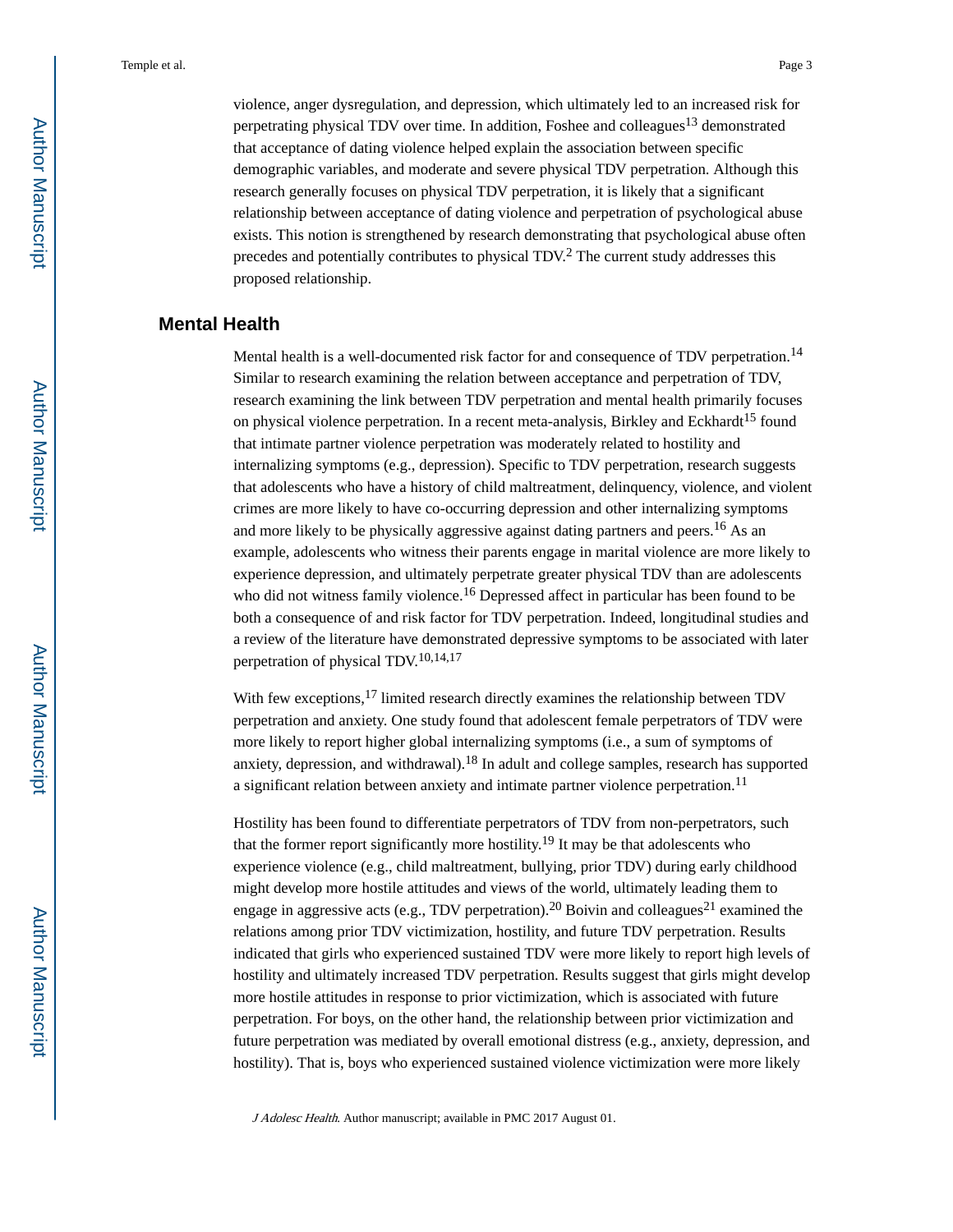to experience increased emotional distress, which was associated with future violence perpetration. The current study, by considering internalizing symptoms associated with perpetrating TDV, addresses an important gap in the literature and acknowledges that poor mental health can be both a risk factor for and a consequence of TDV perpetration.

In sum, existing research has established a significant relationship between internalizing symptoms (e.g., depression, anxiety, and hostility) and physical TDV perpetration, with fewer studies examining the link between psychological abuse perpetration and psychopathology. Further, these studies have primarily examined mental health as a risk factor for TDV perpetration rather than as a consequence of such. Examining internalizing symptoms as a consequence of TDV perpetration is of particular importance in adolescent samples, as research has demonstrated that partner violence emerges during adolescence and persists into adulthood. It is possible that emotional distress might be an important consequence of adolescent TDV perpetration, which might ultimately be a risk factor for continued partner violence perpetration.

# **Theory**

Numerous interpersonal theories of violence have emerged, which posit that internal factors of the perpetrator (e.g., acceptance of dating violence) increase the risk of TDV.15 Of particular note is social learning theory, which suggests that the perpetration of dating violence develops through the basic learning constructs of classical and operant conditioning, as well as observational learning. According to this model, experiences in early childhood (exposure to violence, acceptance of violence) contribute to future TDV, which is ultimately associated with negative outcomes (e.g., internalizing symptoms).<sup>15</sup>

Bell and Naugle<sup>22</sup> proposed a comprehensive theoretical model of intimate partner violence, which posits that multiple contextual factors (e.g., acceptance and exposure to violence, demographic variables) contribute to TDV or adult partner violence, which ultimately results in negative consequences (e.g., poor health) that are associated with continued TDV. According to this model, acceptance of dating violence is a proximal, contextual factor that likely emerges from background experiences (e.g., exposure to violence in family) and that is associated with TDV perpetration. In turn, acceptance and perpetration of TDV results in reduced mental health, which may ultimately be associated with future violence perpetration. In addition, the dynamic developmental systems theory is a comprehensive theoretical model that proposes that dating violence is a result of the interaction of three factors: (1) contextual/background factors (e.g., exposure to violence in the family of origin); (2) developmental/internal factors (e.g., acceptance of dating violence); and (3) relationship influences.15 Based on this theory, adolescents who experience family violence might develop accepting attitudes about partner violence, which may make them more susceptible to increased stress and conflict within intimate relationships and ultimately to an increased likelihood for perpetrating TDV. As a result of this perpetration, the adolescent is likely to experience negative outcomes (e.g., poor mental health), which might prompt the continued use of aggression in dating relationships.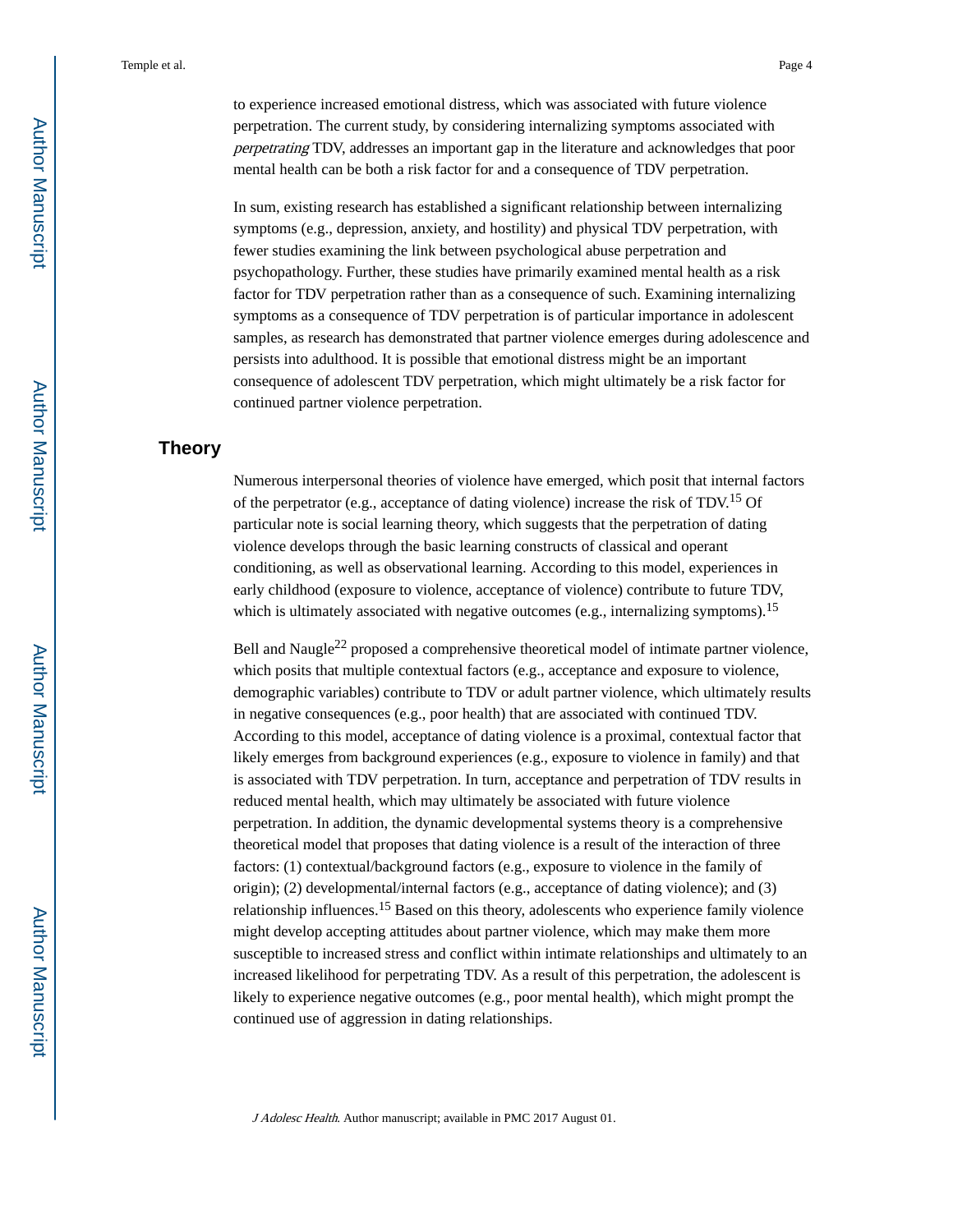# **Current Study**

Research examining the relations among acceptance of dating violence, psychological abuse perpetration, and mental health is sorely needed as the vast majority of research on TDV focuses on physical violence. Risk factors for and consequences of psychological abuse perpetration are important to identify and understand, as the frequency and rate of psychological abuse remains stable and constant across the lifespan and is a robust predictor of physical violence.2,11 Thus, examining whether psychological abuse perpetration mediates the relationship between acceptance of dating violence and internalizing symptoms will help elucidate the complex problem of TDV, and potentially identify targets for intervention. We hypothesize that 1) acceptance of dating violence will predict psychological abuse perpetration over the next year, and 2) psychological abuse perpetration will mediate the relationship between acceptance of dating violence and internalizing symptoms.

# **Method**

### **Procedure and Participants**

Waves 1 (Spring 2010), 2 (Spring 2011), and 3 (Spring 2012) of an ongoing 6-year longitudinal study were used<sup>23</sup> to test the proposed model. Participants were  $1,042$ adolescents from multiple public high schools in Texas (response rate=62%; higher than the generally accepted response rate of  $60\%^{24}$ ). Students received a \$10 gift card for completing each wave of questionnaires. At Wave 1, students were 56% female with a mean age of 15.1 (SD=0.79), self-identified as Hispanic (31%), White (29%), African American (28%), Asian/Pacific islander (4%) or other (8%), and were in the 9<sup>th</sup> (75%) or 10<sup>th</sup> (25%) grade. All procedures were approved by the first author's Institutional Review Board. Active parental consent was obtained prior to data collection. Retention was 93% at Wave 2 and 86% at Wave 3 (93% from Wave 2 to Wave 3).

### **Measures**

**Acceptance of dating violence (Wave 1)—Adapted from Foshee and colleagues,<sup>25</sup>** students responded to the following 5 items on a 4-point scale anchored by strongly disagree (1) to strongly agree (4): "Violence between dating partners can improve the relationship.", "There are times when violence between dating partners is okay.", "Sometimes violence is the only way to express your feelings.", "Some couples must use violence to solve their problem.", "Violence between dating partners is a personal matter and people should not interfere". This scale, developed for adolescents has been shown to be reliable25 (for the current study, Cronbach's α=.82).

**Psychological abuse perpetration (Wave 2)—Ten yes/no items from the Conflict** in Adolescent Dating Relationship Inventory  $(CADRI)^{26}$  were used to measure psychological abuse (e.g., "I ridiculed or made fun of him/her in front of others"; " I kept track of who he/she was with and where he/she was"). Items were summed  $(1 =$  never perpetrated psychological abuse against partner, 11 = perpetrated all types of psychological abuse against partner) to make a composite variable. The CADRI was normed on an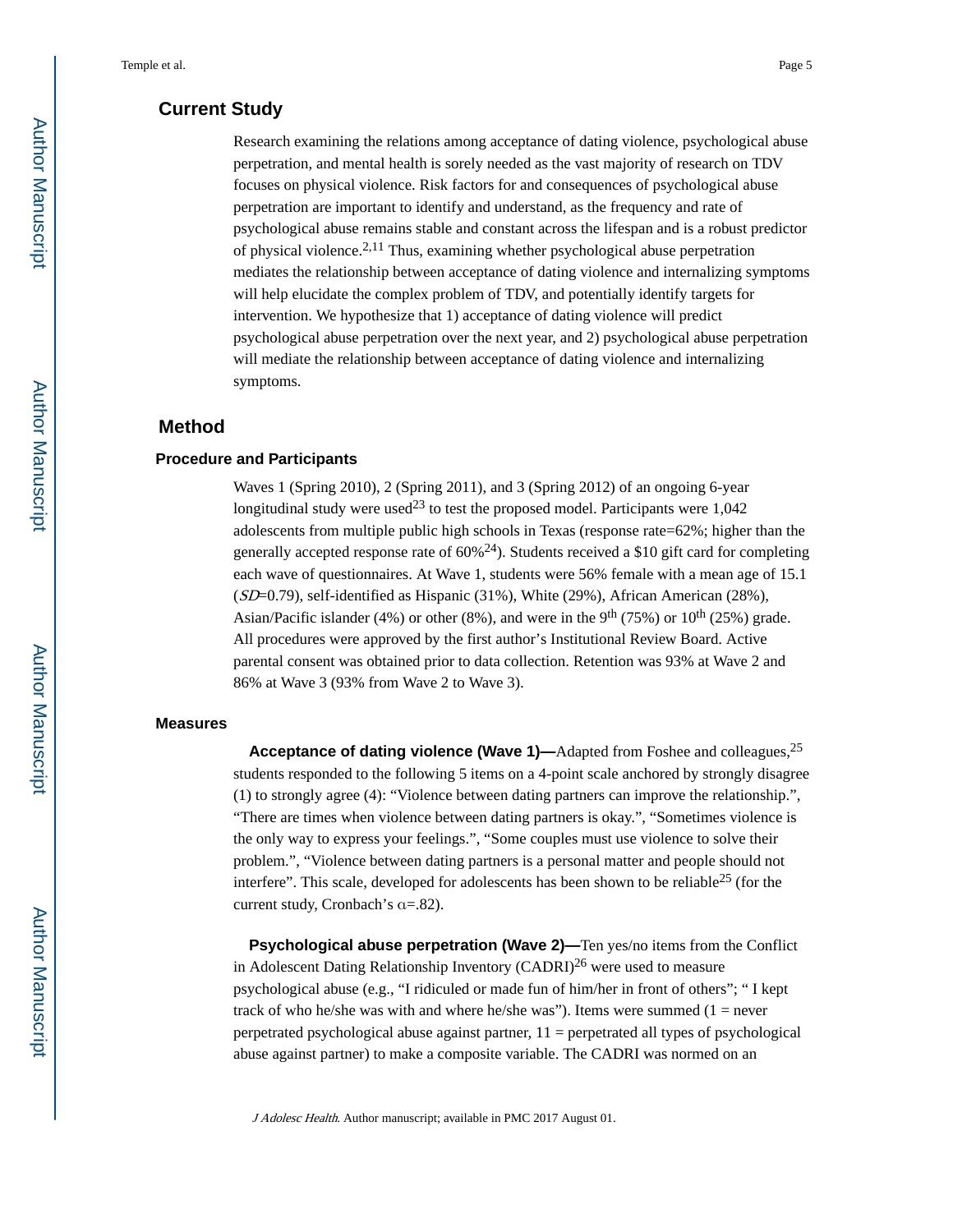adolescent sample and has consistently been shown to be a valid and reliable measure of teen dating violence<sup>26</sup> (Cronbach's  $\alpha$ =.74).

**Hostility (Wave 3)—**Given prior literature linking hostility to partner violence, participants responded to the following five items from the SCL-90 Hostility subscale<sup>27</sup> using a four-point scale anchored by never (1) and most of the time (4): In general, how often do you, 1) "have temper outbursts you can't control?", 2) "have urges to beat, injure, or harm someone?", 3) "have urges to break or smash things?", 4) "get into frequent arguments?", and 5) "Shout or throw things?". Previous studies have demonstrated the reliability and validity of this measure<sup>28</sup> (Cronbach's  $\alpha$ =.83).

**Depression symptoms (Wave 3)—Six items from the Center for Epidemiologic** Studies Short Depression Scale<sup>29</sup> were used to measure past-week depression symptoms. Participants responded to the following items on a four-point scale anchored by less than 1 day (1) and 5–7 days (4): "I had trouble keeping my mind on what I was doing.", "I felt depressed.", "I felt fearful.", "My sleep was restless.", "I was happy."(re-coded), "I felt lonely.", "I could not "get going." Versions of the CES-D are widely used in research, has demonstrated good reliability and validity, and has been used with adolescents<sup>30</sup> (Cronbach's  $\alpha = .79$ ).

 **Anxiety symptoms (Wave 3)—**Using a three-point scale anchored by not true (1) and very true (3), symptoms of anxiety were measured with the following five items from the Screen for Child Anxiety Related Emotional Disorders<sup>31</sup>: "I am nervous.", "I worry about being as good as other kids.", "I worry about things working out for me.", "I am a worrier.", "People tell me that I worry too much". This widely used scale has demonstrated acceptable convergent and discriminant validity<sup>32</sup> (Cronbach's  $\alpha$ =.85.

### **Data Analytic Plan**

Primary hypotheses were tested with Structural Equation Modeling (SEM) in Mplus 7.11. To handle missingness in longitudinal data, full information maximum likelihood method was used. FIML estimation provides less biased and more efficient estimations even when not missing at random.<sup>33</sup> Because of the ordered categorical nature of the items, a mean and variance adjusted weighted-least squares estimation method (WLSMV) was employed to obtain parameter estimates and standard errors for the SEM. Model fit is evaluated as being acceptable when using root mean square error of approximation  $(RMSEA)^{34}$  of < .06<sup>35</sup> and a comparative fit index (CFI),<sup>34</sup> Tucker-Lewis Index (TLI) of  $.95^{35,36}$  To test the potential mediation effect of perpetrating psychological abuse, indirect command with 5,000 bootstrap samples and 95% biased-corrected confidence intervals (CIs) was applied. This method corrects bias of significance in mediation tests.<sup>37</sup>

Several demographic factors, such as gender (1=female and male=0); parent education (1=did not graduate from high school and 4=finish college); three dummy-coded variables regarding ethnicity (White=1 vs. all other ethnicities=0, Hispanic=1 vs. all other ethnicities=0, or African American=1 vs. all other ethnicities=0); lifetime psychological abuse perpetration (1=at least once and 0=never); the number of lifetime dating partners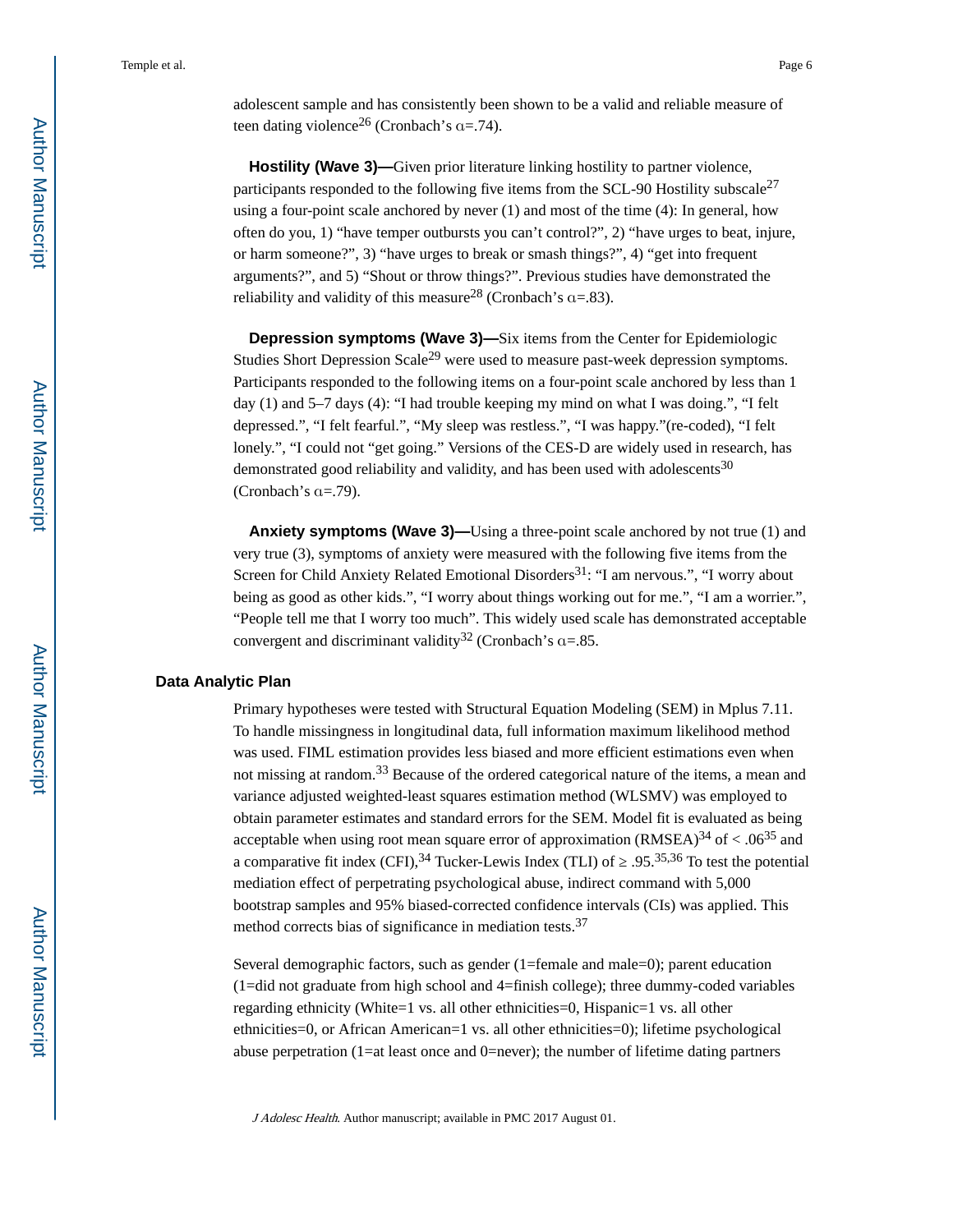$(1=1; 5=5+)$ , exposure to mother-to-father violence (1=never and 4=more than 20 times), and exposure to father-to-mother violence (1=never and 4=more than 20 times), and Wave 1 symptoms of hostility, anxiety, and depression were included as control variables.

# **Results**

Bivariate correlations, means, and standard deviations are shown in Table 1. SEM revealed that a mediation model fit the data well,  $\chi$ 2[499]=1106.9,  $p$  <.05; RMSEA=0.03, 95% CI=. 027, .034; CFI=.96, TLI=.96. The model explained 23% of the variance in psychological abuse perpetration, 32% of the variance in hostility, 28% of the variance in depression symptoms, and 30% of the variance in anxiety symptoms, once taking into account all covariates. Female (b=.83, SE=0.41), African American (b=.88, SE=0.40), lifetime psychological abuse perpetration  $(b=1.70, SE=0.23)$ , and hostility  $(b=.40, SE=0.17)$  at Wave 1 were positively related with psychological abuse perpetration at Wave 2. In addition, being female was negatively related to hostility ( $b = -.18$ ,  $SE = 0.07$ ) but positively associated with anxiety ( $b=15$ ,  $SE=.07$ ) at Wave 3. Being Hispanic was negatively related to hostility ( $b=$ −0.27, SE=.12) and symptoms of depression (b=−.24, SE=0.10) at Wave 3. Being African American was negatively associated with depression (b=−0.23, SE=.10) at Wave 3. Being White was negatively associated with hostility  $(b=-0.21, SE=.10)$  and symptoms of anxiety (b=−0.34, SE=.11) at Wave 3. Internalizing psychopathology at Wave 1 was positively related reporting these symptoms at Wave 3 (hostility, b=.61, SE=.07, depression, b=.42, SE=.07, anxiety, b=.69, SE=.10). The remaining covariates were not significantly associated with any of the mediator or outcome variables at Wave 3.

As expected (Figure 1), acceptance of dating violence was positively related to psychological abuse perpetration,  $b=0.38$ , SE=0.13,  $p=.003$ , 95% confidence interval (*CI*) with bootstrapping method=0.13, 0.63, albeit with relatively small effect sizes. Psychological abuse perpetration was positively associated with symptoms of anxiety  $(b=0.06, SE=0.01, p<.001, 95\% \; CL=0.03, 0.09)$ , depression  $(b=0.04, SE=0.01, p=.002, 95\%$  $CL=0.01, 0.06$ , and hostility ( $b=0.04$ , SE $=0.01, p=0.04, 95\%$  CI $=0.01, 0.06$ ). That is, the more youth accepted general couple violence, the more likely they were to perpetrate psychological abuse and, in turn, were more likely to report more symptoms of anxiety, depression, and hostility.

# **Discussion**

Research has consistently demonstrated that acceptance of dating violence and emotional distress are both significant risk factors for and consequences of TDV perpetration. Moreover, comprehensive theoretical models of partner violence posit that multiple contextual factors (including acceptance of violence) contribute to violence, and result in poor mental health, which may then serve to perpetuate violence.22 However, no known studies have examined the link between acceptance of dating violence and emotional distress, nor have there been empirical investigations examining psychological abuse perpetration as a mediator of this link. Moreover, the bulk of TDV perpetration research has focused on physical forms of violence. Thus, the purpose of the current study was to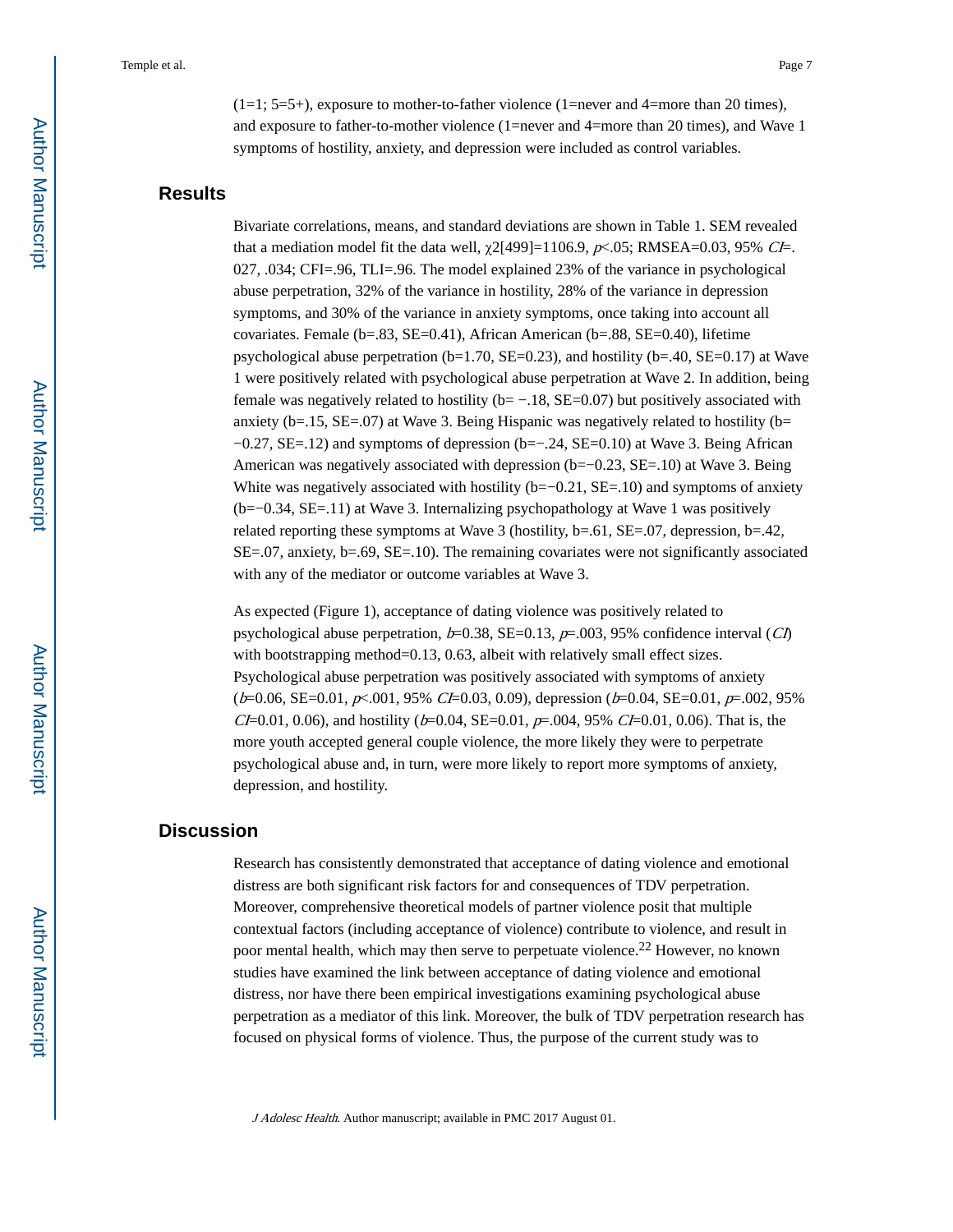examine whether dating violence acceptance leads to emotional distress for adolescents who perpetrate psychological abuse.

Consistent with our hypothesis, acceptance of dating violence at wave 1 was linked to psychological abuse perpetration at wave 2. This finding is consistent with previous research indicating that acceptance of dating violence is associated with and precedes TDV perpetration and indicates that adolescents who accept dating violence norms are at an increased risk for perpetrating abuse in their relationships.12 Furthermore, psychological abuse perpetration significantly predicted internalizing symptoms (e.g., depression, anxiety, and hostility). To date, limited research has directly examined the relationship between psychological abuse perpetration and anxiety; thus, this study adds to the literature by demonstrating that adolescents who perpetrate psychological abuse may experience anxiety as a result (in addition to hostility and symptoms of depression). The longitudinal nature of this study supports the temporal order to these variables. Moreover, the finding that psychological abuse perpetration is associated with and precedes depression and hostility is in line with existing literature,<sup>21</sup> and further supports the notion that TDV perpetration may contribute to poor mental health, which ultimately could result in continued and future partner violence. In other words, adolescents who experience internalizing symptoms as a result of their partner violence might lack adequate coping and emotion regulation skills, thus ultimately contributing to additional TDV perpetration.

Our hypothesis that psychological abuse perpetration mediates the relationship between acceptance of dating violence and internalizing symptoms was supported. Findings suggest that adolescents who accept dating violence as a normative behavior are more likely to perpetrate psychological abuse. In turn, the perpetration of psychological abuse temporally predicted depression, anxiety, and hostility. This result provides support for the notion that acceptance of dating violence is a risk factor for negative psychological outcomes among adolescents who perpetrate psychological abuse. One potential explanation is that adolescents who accept dating violence might have been exposed to violence (e.g., child maltreatment, TDV victimization) or to environments in which violence is normative during early development. As a result of these earlier experiences and their attitudes towards dating violence, they may be more likely to engage in TDV, which in turn increases their psychological distress. A second potential reason for this relationship is that adolescents who both accept and engage in dating violence might experience peer and social rejection, which could contribute to psychological distress.<sup>12</sup> Future research should unpack these potential explanations.

### **Implications and Directions for Future Research**

While additional research is needed, there are a number of potentially important prevention and treatment implications. Results from the current study – especially the temporal nature of our findings – support the importance of targeting acceptance in TDV interventions.38 For example, the *Families for Safe Dates* prevention program has demonstrated significant reductions in acceptance of  $TDV<sup>39</sup>$  Thus, it is not just the act of violence that matters but how the act is processed. Given the significant relation between acceptance of dating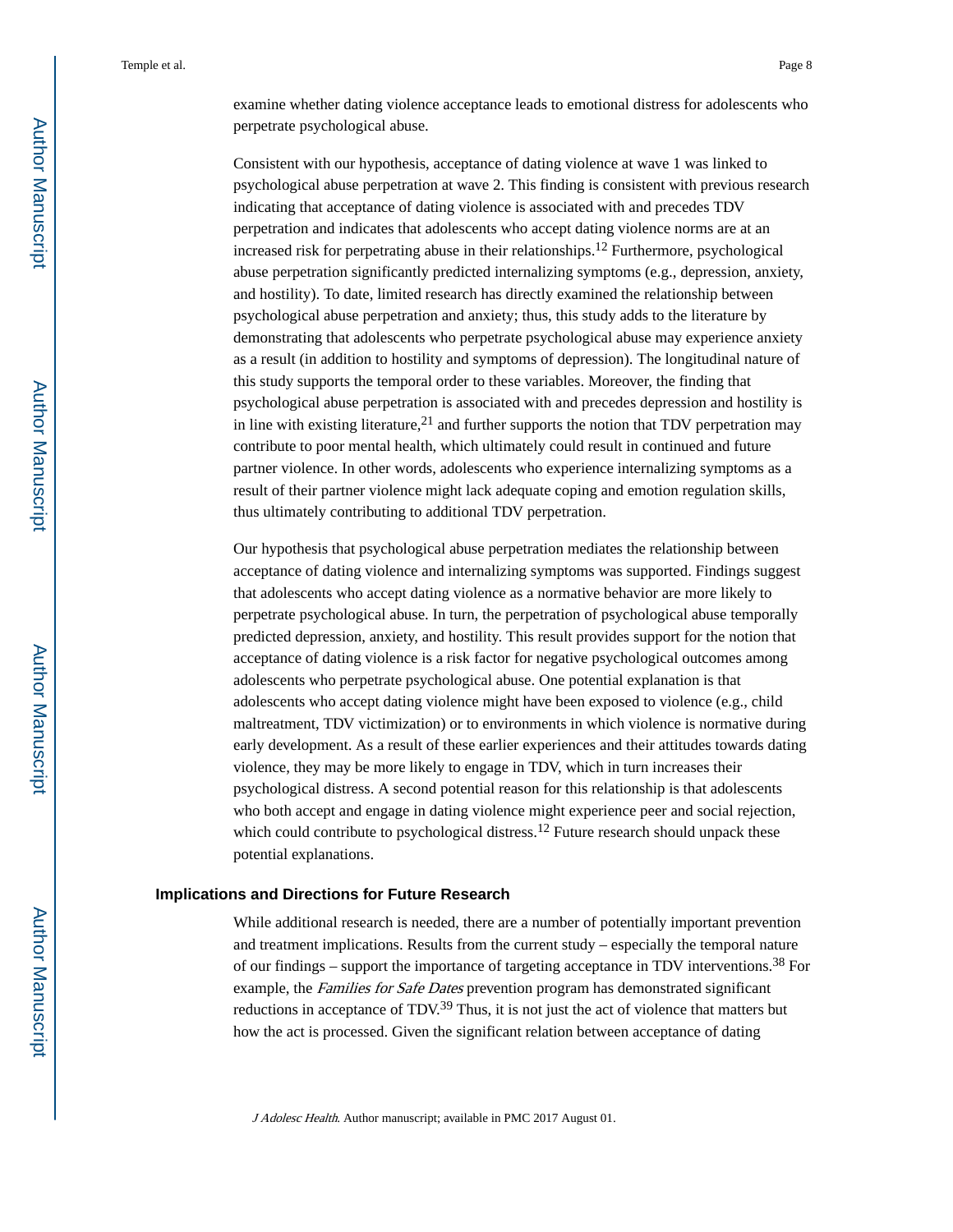violence and TDV perpetration, prevention programs should continue to target and attempt to alter attitudes about dating violence.

In addition, treatment for adolescents with a history of TDV perpetration would benefit from assessing psychological health and attitudes about dating violence. Mental health symptoms are a well-cited risk factor for and consequence of TDV perpetration.<sup>1</sup> Thus, it is likely that adolescents with untreated emotional distress could perpetrate TDV in the future regardless of their reduced acceptance of dating violence. Interventions and treatments targeting multiple factors associated with TDV are more likely to lead to reductions in perpetration and victimization.<sup>40</sup>

This is the first known study that has examined psychological TDV perpetration as a mediator in the relation between acceptance of dating violence and symptoms of mental health, and continued research is needed to replicate these findings. While our focus on psychological abuse perpetration is relatively novel, future research should examine physical and sexual TDV perpetration as longitudinal mediators of the relationship between acceptance of dating violence and poor mental health. Finally, the current study focused on depression, anxiety, and hostility; however, there are additional mental health symptoms likely associated with psychological TDV perpetration, such as posttraumatic stress disorder and suicidality.

### **Limitations**

While the large ethnically diverse sample, longitudinal design, and focus on psychological abuse are strengths, findings should be considered in light of several limitations. First, our study design did not account for high-risk adolescents who dropped out of school. Second, our findings are based on self-reports. Future research may benefit by using collateral sources or behavioral indicators to help reduce the influence of social desirability and recall bias. Third, despite comprising a large, ethnically diverse sample from a wide geographical area, findings may be limited to adolescents in southeast Texas. However, the current sample matches quite well with national samples on a range of behaviors.<sup>23</sup>

Despite these limitations, the current study used 3 waves/years of data from a large ethnically diverse sample to demonstrate that psychological abuse perpetration mediated the link between acceptance of dating violence and internalizing symptoms.

# **Acknowledgments**

This research was supported by Award Number K23HD059916 (PI: Temple) from the Eunice Kennedy Shriver National Institute of Child Health & Human Development (NICHD) and 2012-WG-BX-0005 (PI: Temple) from the National Institute of Justice (NIJ). The content is solely the responsibility of the authors and does not necessarily represent the official views of NICHD or NIJ. This work would not have been possible without the permission and assistance of the schools and school districts

# **References**

1. Exner-Cortens D, Eckenrode J, Rothman E. Longitudinal Associations Between Teen Dating Violence Victimization and Adverse Health Outcomes. Pediatrics. 2013; 131(1):71–78. [PubMed: 23230075]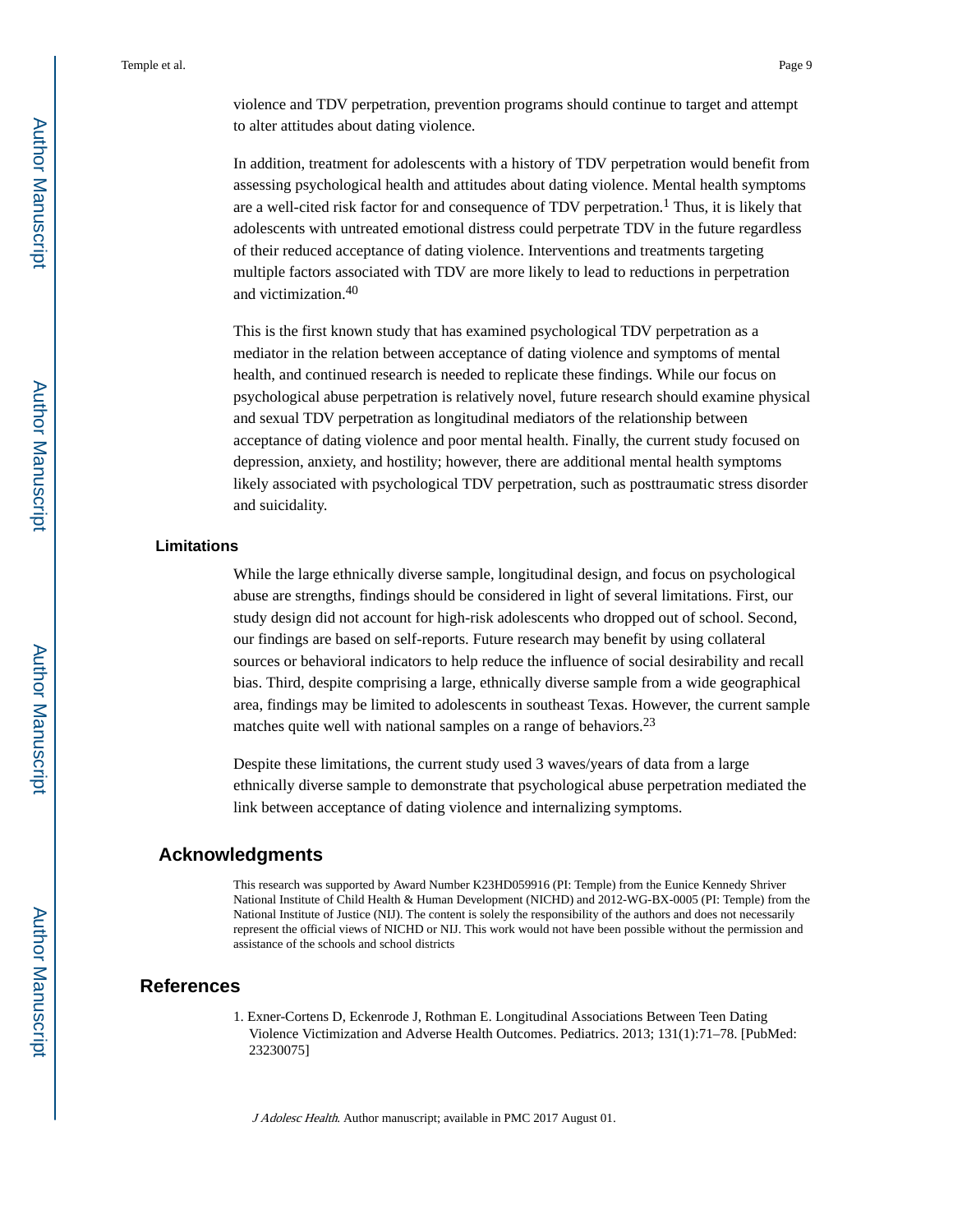- 2. Murphy CM, O'Leary KD. Psychological aggression predicts physical aggression in early marriage. Journal of consulting and clinical psychology. 1989; 57(5):579. [PubMed: 2794178]
- 3. Hickman LJ, Jaycox LH, Aronoff J. Dating violence among adolescents prevalence, gender distribution, and prevention program effectiveness. Trauma, Violence, & Abuse. 2004; 5(2):123– 142.
- 4. Jouriles EN, Garrido E, Rosenfield D, McDonald R. Experiences of psychological and physical aggression in adolescent romantic relationships: links to psychological distress. Child Abuse Negl. 2009; 33(7):451–460. [PubMed: 19589597]
- 5. Próspero M, Kim M. Mutual partner violence: mental health symptoms among female and male victims in four racial/ethnic groups. J Interpers Violence. 2009; 24(12):2039–2056. [PubMed: 19109532]
- 6. Volpe EM, Hardie TL, Cerulli C. Associations among depressive symptoms, dating violence, and relationship power in urban, adolescent girls. J Obstet Gynecol Neonatal Nurs. 2012; 41(4):506– 518.
- 7. Olshen E, McVeigh KH, Wunsch-Hitzig RA, Rickert VI. Dating violence, sexual assault, and suicide attempts among urban teenagers. Arch Pediatr Adolesc Med. 2007; 161(6):539–545. [PubMed: 17548757]
- 8. Howard DE, Wang MQ. Risk profiles of adolescent girls who were victims of dating violence. Adolescence. 2003; 38(149):1–14. [PubMed: 12803450]
- 9. Banyard VL, Cross C. Consequences of teen dating violence: understanding intervening variables in ecological context. Violence Against Women. 2008; 14(9):998–1013. [PubMed: 18703772]
- 10. Dardis CM, Dixon KJ, Edwards KM, Turchik JA. An examination of the factors related to dating violence perpetration among young men and women and associated theoretical explanations: a review of the literature. Trauma Violence Abuse. 2015; 16(2):136–152. [PubMed: 24415138]
- 11. Shorey RC, Temple JR, Febres J, Brasfield H, Sherman AE, Stuart GL. The Consequences of Perpetrating Psychological Aggression in Dating Relationships: A Descriptive Investigation. Journal of Interpersonal Violence. 2012; 27(15):2980–2998. [PubMed: 22550148]
- 12. Reyes HL, Foshee VA, Niolon PH, Reidy DE, Hall JE. Gender Role Attitudes and Male Adolescent Dating Violence Perpetration: Normative Beliefs as Moderators. J Youth Adolesc. 2015
- 13. Foshee VA, Karriker-Jaffe KJ, Reyes HLM, et al. What accounts for demographic differences in trajectories of adolescent dating violence? An examination of intrapersonal and contextual mediators. Journal of Adolescent Health. 2008; 42(6):596–604. [PubMed: 18486869]
- 14. Ackard DM, Eisenberg ME, Neumark-Sztainer D. Long-term impact of adolescent dating violence on the behavioral and psychological health of male and female youth. J Pediatr. 2007; 151(5):476– 481. [PubMed: 17961688]
- 15. Birkley EL, Echardt C. Anger, hostility, internalizing negative emotions, and intimate partner violence perpetration: A meta-analytic review. Clin Psychol Rev. 2015; 37:40–56. [PubMed: 25752947]
- 16. McCloskey L, Lichter E. The contribution of marital violence to adolescent aggression across different relationships. Journal of Interpersonal Violence. 2003; 18:390–412.
- 17. Foshee VA, McNaughton Reyes HL, Ennett ST. Examination of sex and race differences in longitudinal predictors of the initiation of adolescent dating violence perpetration. Journal of aggression, maltreatment & trauma. 2010; 19(5):492–516.
- 18. Chase KA, Treboux D, O'leary KD. Characteristics of high-risk adolescents' dating violence. Journal of Interpersonal Violence. 2002; 17(1):33–49.
- 19. Leen E, Sorbring E, Mawer M, Holdsworth E, Helsing B, Bowen E. Prevalence, dynamic risk factors and the efficacy of primary interventions for adolescent dating violence: An international review. Aggression and Violent Behavior. 2013; 18(1):159–174.
- 20. Norlander B, Eckhardt C. Anger, hostility, and male perpetrators of intimate partner violence: a meta-analytic review. Clin Psychol Rev. 2005; 25(2):119–152. [PubMed: 15642644]
- 21. Boivin S, Lavoie F, Hébert M, Gagné MH. Past victimizations and dating violence perpetration in adolescence: the mediating role of emotional distress and hostility. J Interpers Violence. 2012; 27(4):662–684. [PubMed: 21987518]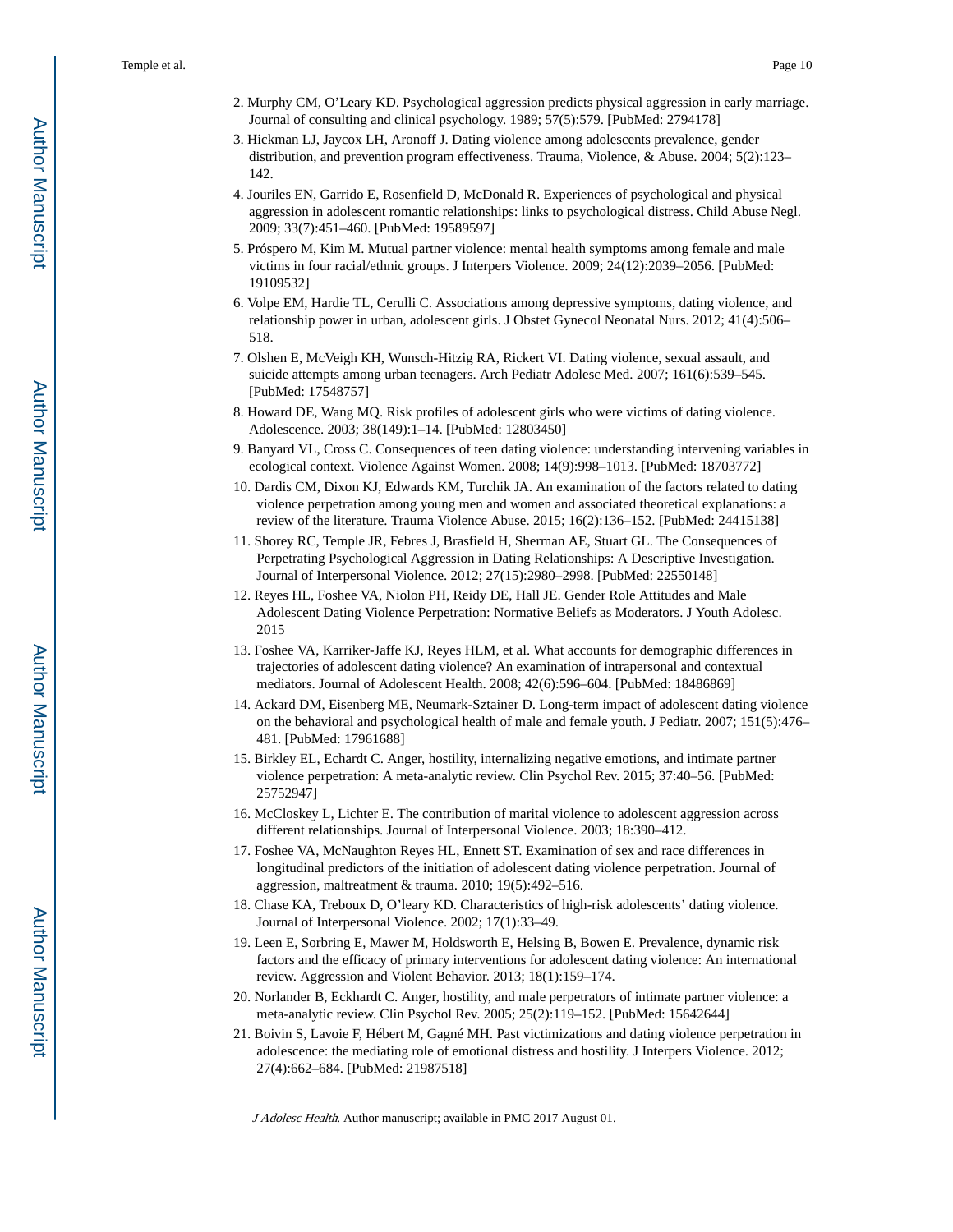- 22. Bell KM, Naugle AE. Intimate partner violence theoretical considerations: Moving towards a contextual framework. Clinical psychology review. 2008; 28(7):1096–1107. [PubMed: 18430501]
- 23. Temple JR, Shorey RC, Fite P, Stuart GL, Vi Donna L. Substance Use as a Longitudinal Predictor of the Perpetration of Teen Dating Violence. Journal of Youth and Adolescence. 2013; 42(4):596– 606. [PubMed: 23187699]
- 24. Johnson TP, Wislar MS. Response rates and nonresponse errors in surveys. JAMA. 2012; 307:1805–1806. [PubMed: 22550194]
- 25. Foshee VA. Gender differences in adolescent dating abuse prevalence, types and injuries. Health Education Research. 1996; 11(3):275–286.
- 26. Wolfe DA, Scott K, Reitzel-Jaffe D, Wekerle C, Grasley C, Straatman AL. Development and validation of the conflict in adolescent dating relationships inventory. Psychological Assessment. 2001; 13(2):277–293. [PubMed: 11433803]
- 27. Derogatis, LR. BSI, Brief Symptom Inventory: administration, scoring & procedures manual. National Computer Systems; 1993.
- 28. Hoe M, Brekke J. Testing the cross-ethnic construct validity of the Brief Symptom Inventory. Research on Social Work Practice. 2009; 19(1):93–103.
- 29. Bradley KL, Bagnell AL, Brannen CL. Factorial validity of the Center for Epidemiological Studies Depression 10 in adolescents. Issues Ment Health Nurs. 2010; 31(6):408–412. [PubMed: 20450343]
- 30. Audrain-McGovern J, Lerman C, Wileyto EP, Rodriguez D, Shields PG. Interacting effects of genetic predisposition and depression on adolescent smoking progression. American J Psychiatry. 2004; 161(7):1224–1230.
- 31. Birmaher B, Khetarpal S, Brent D, et al. The screen for child anxiety related emotional disorders (SCARED): Scale construction and psychometric characteristics. Journal of the American Academy of Child and Adolescent Psychiatry. 1997; 36(4):545–553. [PubMed: 9100430]
- 32. Muris P, Merckelbach H, Ollendic T, King N, Bogie N. Three traditional and three new childhood anxiety questionnaires: Their reliability and validity in a normal adolescent sample. Behavior Research and Therapy. 2002; 40(7):753–772.
- 33. Newman D. Longitudinal modeling with randomly and systematically missing data: A simulation of ad hoc, maximum likelihood, and multiple imputation techniques. Organizational Research Methods. 2003; 6:328–362.
- 34. Browne, M.; Cudeck, R. Alternative ways of testing model fit. In: Bollen, K.; Long, J., editors. Testing structural equation models. Newbury Park, CA: Sage; 1993. p. 136-162.
- 35. Kline, R. Principles and practice of structural equation modeling. 2nd. New York: The Guilford Press; 2005.
- 36. Hu L, Bentler P. Cutoff criteria for fit indexes in covariance structure analysis: Conventional criteria versus new alternatives. Structural Equation Modeling. 1999; 6:1–55.
- 37. MacKinnon DP, Luecken LJ. How and for whom? Mediation and moderation in health psychology. Health Psychol. 2008; 27(2 Suppl):S99–S100. [PubMed: 18377161]
- 38. Ritchwood T, Albritton T, Akers A, et al. The effect of Teach One Reach One (TORO) on youth acceptance of couple violence. Journal of Child and Family Studies. 2015:1–11.
- 39. Foshee VA, McNaughton Reyes HL, Ennett ST, Cance JD, Bauman KE, Bowling JM. Assessing the effects of Families for Safe Dates, a family-based teen dating abuse prevention program. J Adolesc Health. 2012; 51(4):349–356. [PubMed: 22999835]
- 40. Wolfe DA, Crooks C, Jaffe P, et al. A School-Based Program to Prevent Adolescent Dating Violence A Cluster Randomized Trial. Archives of Pediatrics & Adolescent Medicine. 2009; 163:692–699. [PubMed: 19652099]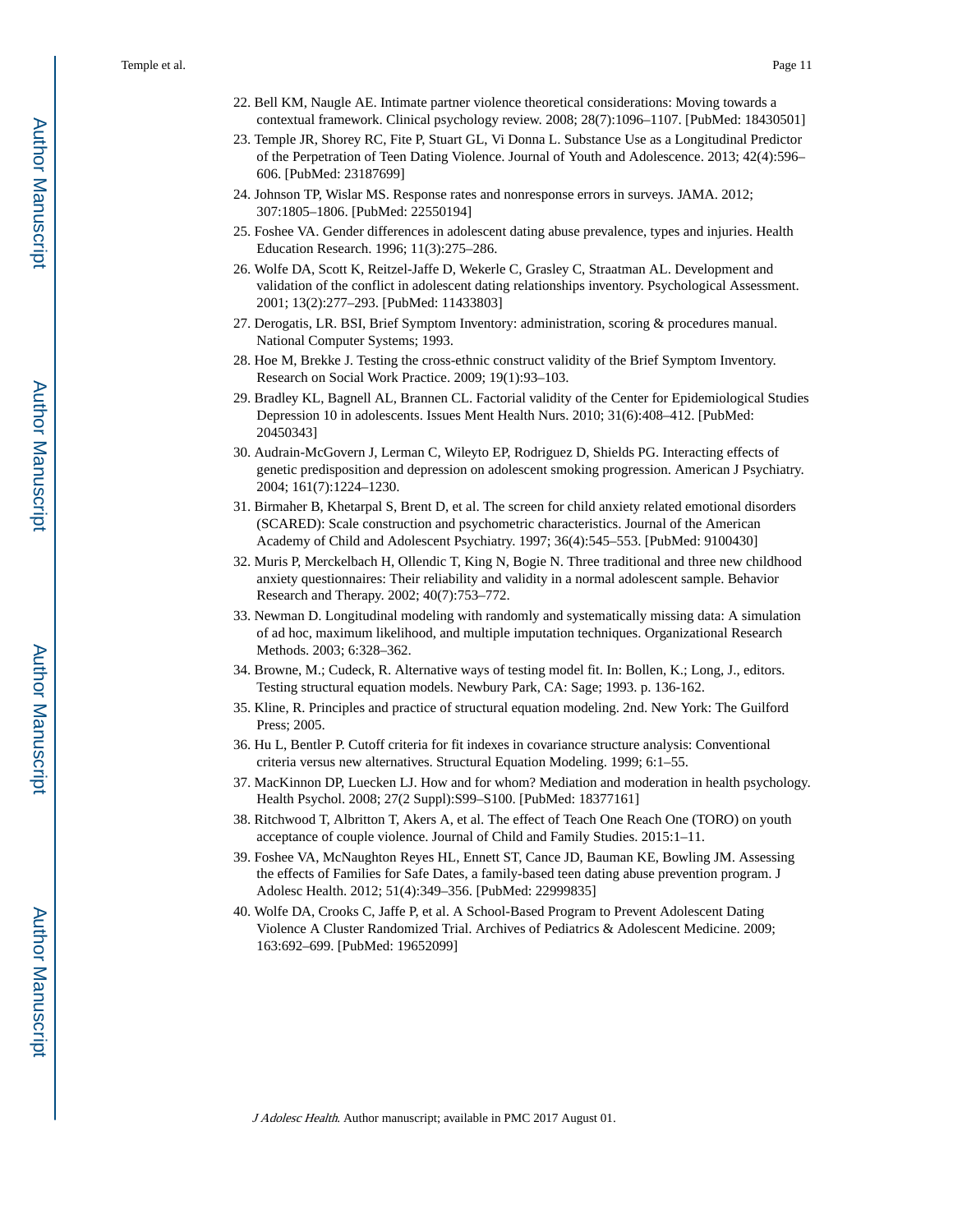

# **Figure 1.**

Note. Path coefficients and correlations are completely standardized. Although not shown here, previous mental health, gender, and three dummy-coded ethnicities, parental education, interparental violence, the number of dating partners and previous psychological TDV perpetration history were included as covariates in the model. All significant ( $p < .05$ ) paths are highlighted by boldface and marked by asterisks.  $* p < .05, **< .01, ** < .001$